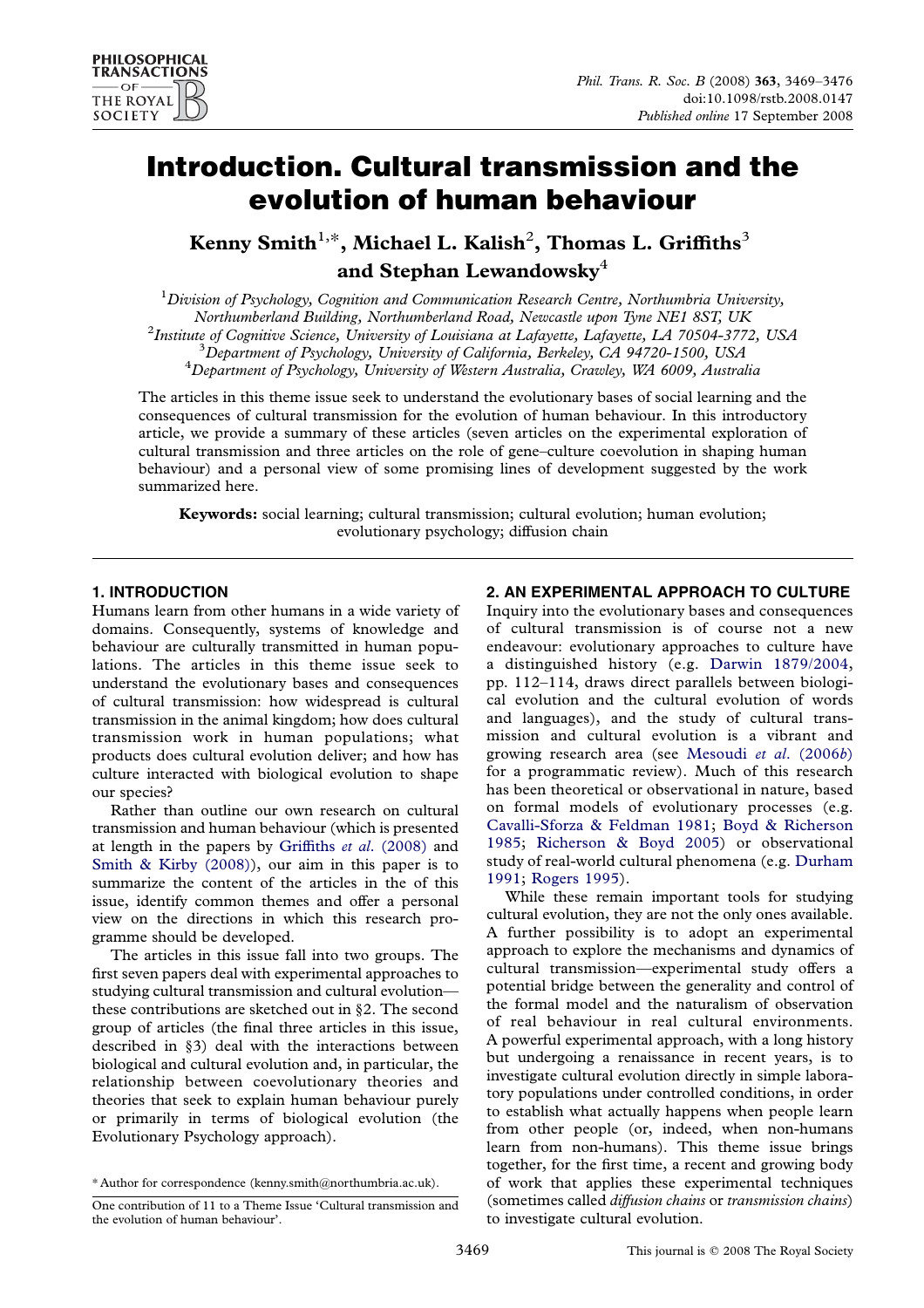The experimental body of this issue can be further subdivided into three sections, discussed in turn below. The first section consists of two papers by [Mesoudi &](#page-7-0) [Whiten \(2008\)](#page-7-0) and [Whiten & Mesoudi \(2008\),](#page-7-0) which review the methodologies and early findings from experimental studies of cultural transmission and evolution (see  $\S 2a$ ). The second section ( $\S 2b$ ), which consists of papers by Griffiths et al[. \(2008\)](#page-6-0) and [McElreath](#page-7-0) et al. (2008), looks in more detail at two key issues in the experimental study of cultural transmission: what do culturally transmitted systems adapt to and who do we learn from when learning socially? The final set of experimental papers from [Caldwell & Millen \(2008\),](#page-6-0) Fay et al[. \(2008\)](#page-6-0) and [Flynn](#page-6-0) [\(2008](#page-6-0)), summarized in  $\S 2c$ , consider the functionality of the products of cultural evolution: to what extent do culturally transmitted behaviours accumulate modifications over time to produce complex and well-adapted behaviours?

## (a) Review of experimental methods

The primary methodology for the experimental study of cultural transmission (the diffusion chain experiment) dates back at least to [Bartlett's \(1932\)](#page-6-0) serial reproduction experiments. In common with dyadic studies of social learning (e.g. [Bandura 1977\)](#page-6-0), diffusion chain experiments are based around a pairwise learning interaction, whereby one individual produces a behaviour for observation by another individual, who attempts to learn or reproduce that behaviour. The novelty of the diffusion chain method is that the second individual is then used as the model, producing behaviour for a third individual and so on—a miniculture is created in the laboratory. Despite its venerability, the diffusion chain has been something of a fringe paradigm, used by a small number of researchers in a wide range of disciplines (most notably, comparative biology and psychology) to address a fairly eclectic set of research questions. This situation has recently undergone a dramatic shift, as methodological advances have seen an increase in the use of the diffusion chain method and an increasing awareness across disciplinary boundaries of the techniques in use and the questions addressed. The contributions from [Mesoudi & Whiten \(2008\)](#page-7-0) and [Whiten & Mesoudi](#page-7-0) [\(2008\)](#page-7-0) review these developments, outlining the diversity of diffusion chain methodologies available (the 'linear chain' method outlined above is but one of several) and their application to the questions of animal culture and the determinants of cultural evolution in human populations.

One of the fundamental questions in understanding the human capacity for culture is to identify its evolutionary origins: is this a recent ability, or an ancient one which simply appears in an unusual form in our species? Whiten & Mesoudi review the literature on diffusion studies in non-human animals, focusing on the range of experimental methodologies employed and their ability to distinguish social learning and cultural transmission from other mechanisms capable of producing similar group-level behaviours (e.g. individual learning). The achievements in this area have been impressive: there is clear evidence for cultural transmission in a number of non-human species (primates,

but also rodents, birds and fishes). Furthermore, transmission is seen under a range of experimental regimes, ranging from the highly controlled linear chain design (as described above) through to the less controlled but more naturalistic open-diffusion design, where a behaviour is seeded in a population and allowed to spread through that population in a spontaneous and uncontrolled fashion.

In the process of this review, Whiten & Mesoudi also identify the limits of this literature: the range of species which have to date been studied in this fashion is fairly limited, and the range of social learning tasks is also somewhat restricted. In addition to broadening taxonomic and task coverage, Whiten & Mesoudi identify one of the major challenges facing the burgeoning animal diffusion literature as the move from studies involving captive animals to controlled studies in the wild. Such studies would serve to narrow the current divide between naturalistic but uncontrolled (and therefore often uninterpretable) studies of putative cultural behaviour in the wild and controlled but fairly artificial studies in captivity.

The material reviewed by Whiten & Mesoudi speaks to establishing the existence (or at least the capacity for supporting) culturally transmitted traditions in various species. In our species, the question is not one of the existence of culture, but the details of the cultural transmission process and the cultural evolutionary dynamic it engenders. Mesoudi & Whiten review the historical and contemporary literature on human cultural transmission experiments, with a focus on how this literature addresses four issues: (i) what kinds of information are stable over repeated episodes of cultural transmission, (ii) who do social learners chose to learn from when learning socially, (iii) when is social learning favoured over alternatives, and (iv) how, on a mechanistic level, does social learning work? To give brief examples: addressing the 'what' question, linear diffusion chain studies show that human learners bring a number of biases for particular sorts of content to social learning tasks (e.g. biases in favour of social over non-social information; [Mesoudi](#page-7-0) et al. 2006a) and these biases result in more faithful transmission of information that meets the content biases of individuals; addressing the 'who' question, closed-group studies (where a group of individuals repeatedly interact; e.g. [Efferson](#page-6-0) *et al.* 2008) show that at least some humans exploit frequency information when confronted with a social learning problem, preferentially copying the behaviour of the population majority.

Again, in common with the review of the nonhuman diffusion literature provided by Whiten & Mesoudi, this review reveals a picture of a healthy but relatively youthful discipline: an exciting proliferation of methods and promising early results, but relatively little systematic evaluation of experimental tools or integration of studies addressing each of the four issues above.

## (b) What and who

In their paper, Griffiths et al. provide several case studies that seek to address Mesoudi & Whiten's 'what' question: what kinds of culturally transmitted behaviours are stable over time, and when a culturally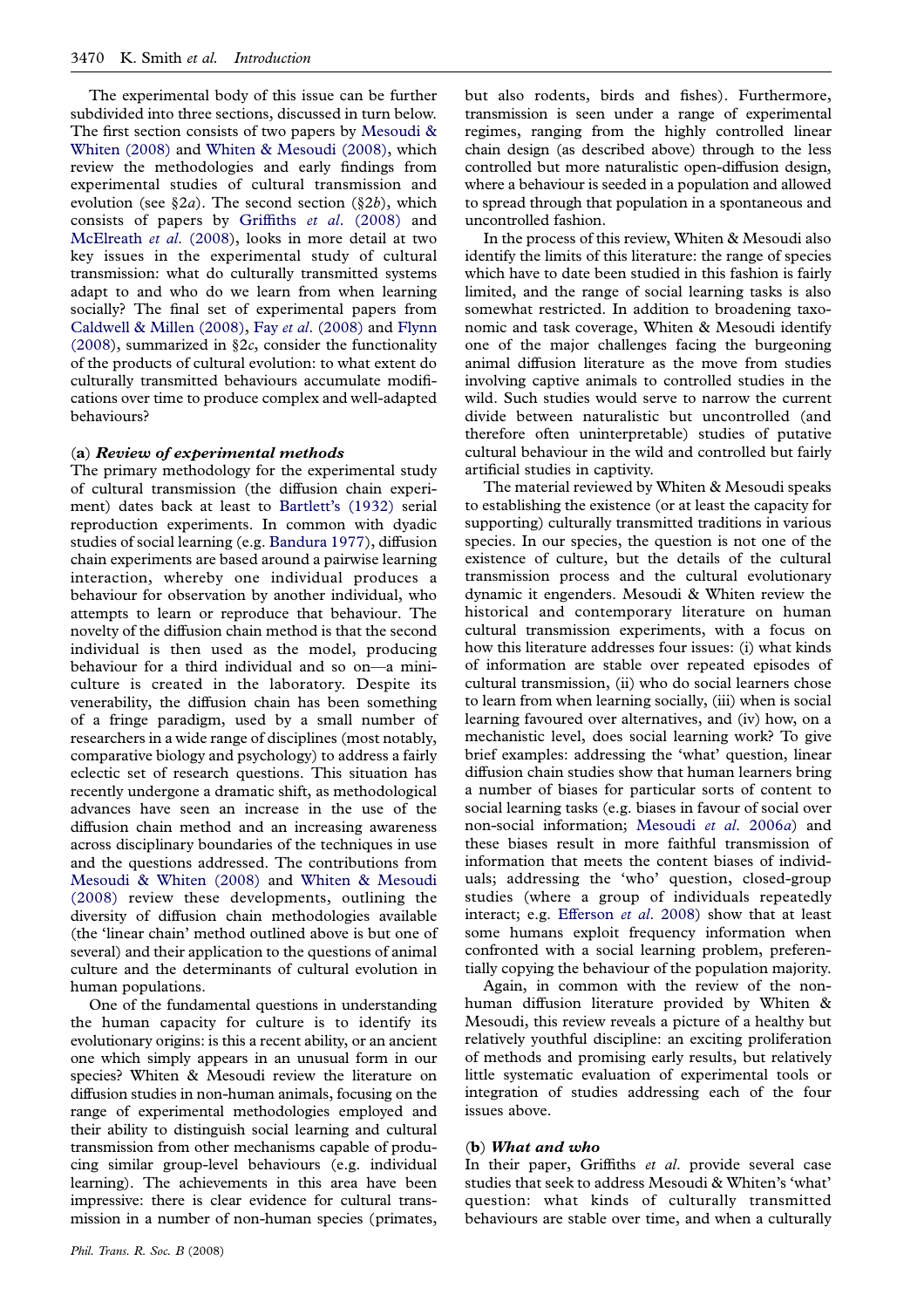transmitted behaviour changes over time, what is it changing towards? Griffiths et al. adopt a mix of mathematical and experimental diffusion chain techniques to demonstrate that culturally transmitted behaviours adapt to fit the inductive biases of learners. Any learning process has some bias—some behaviours are easier to learn (require less data to learn) than others, due to the architecture of the learning system and the constraints inherent in it. Culturally transmitted systems repeatedly undergo filtering through these inductive biases of learners as they are passed from individual to individual.

Griffiths et al. summarize their own mathematical work (Griffiths & Kalish [2005](#page-6-0), [2007](#page-6-0); Kirby et al[. 2007\)](#page-6-0), which shows that, under a fairly broad set of assumptions, cultural evolution will lead to systems that mirror the inductive biases of individuals—seen in this light, the various examples provided by Mesoudi & Whiten would then be specific instances of a more general phenomenon. Furthermore, these inductive biases can overwhelm contrary pressures from natural selection—in conditions where the learning biases of individuals favour one behaviour and natural selection favours another, inductive biases win out under a broad range of conditions. Griffiths et al. support this formal modelling work with a summary of their laboratory experiments ([Kalish](#page-6-0) et al. 2007; [Griffiths](#page-6-0) et al. 2008) in two domains where the inductive biases of individuals are already well established—function learning and categorization—and show that cultural versions of these tasks result in convergence to behaviours (functions or categories) that match the inductive biases of individuals.

We would highlight one final contribution by Griffiths et al., derived from formal modelling. They show an equivalence between the equilibria of cultural evolution in linear transmission chains and populations where there are multiple individuals per generation. Specifically, the stable outcome of cultural evolution (the stationary distribution) arrived at by each process should be the same—after cultural evolution has run its course, the probability that a particular individual in a linear chain will exhibit a particular behaviour is equal to the proportion of individuals exhibiting that behaviour in a population. In other words, studying simple linear chains of transmission potentially offers a short cut to determining the outcomes of cultural evolution in populations. This constitutes an additional justification for studying cultural evolution in simplified, manageable laboratory populations, and establishing the range of conditions under which behaviour in laboratory populations approximates behaviour of larger and more complex populations would be a worthwhile next step.

Rather than asking what inductive biases learners bring to social learning tasks, McElreath et al. seek to understand the extent to which humans use social information and, importantly, how multiple types of social information are integrated. Social learning is not the only way in which individuals can adapt to challenges posed by their environment (an alternative is to learn individually), and social learners face choices about who they learn from (e.g. conforming to the majority behaviour or preferentially copying more successful individuals). Furthermore, such behaviours need not be applied exclusively—learners can learn through a combination of individual and social learning, and apply a combination of social learning strategies (e.g. by weighted or hierarchical combinations of payoff-based and conformity-based strategies).

McElreath et al. use an abstract task ('crop selection', where different crops have different yields and the pay-off changes periodically) that can be solved by individual or social means—participants have access to the pay-offs associated with their own past choices but also the choices and pay-offs of several other individuals. McElreath et al. then use model-fitting techniques to identify which combinations of individual and social learning strategies best describe the actual choices that their experimental participants made (similarly to the approach used in, for example, [Efferson](#page-6-0) et al. (2008)). They find that their participants combine individual and social learning, attending to a hierarchically organized combination of pay-off and frequency information when learning socially (preferentially copying high pay-off behaviours, but selecting the most frequently chosen response when the difference in yields is less marked). This use of payoff-based social learning is predicted by McElreath et al.'s mathematical analysis to be the most successful strategy under a wide range of assumptions about payoffs and environmental variability.

While this is in itself an interesting result, McElreath et al. see the main contribution of this approach as a means of studying social learning in the wild: while they apply their fitting technique to laboratory results, the same approach could be applied to real-world data (e.g. the diffusion of competing innovations in an opendiffusion study of the type outlined by [Whiten &](#page-7-0) [Mesoudi \(2008](#page-7-0))). This approach therefore offers an alternative to existing experimental approaches (dyadic or diffusion chain) to teasing apart social learning strategies—it may be that in some cases the behavioural signatures of different social learning strategies are sufficient to identify those strategies.

## (c) Cultural evolution and functionality

One of the main motivations for understanding the human capacity for culture is that it appears to form the basis of some of humanity's most surprising achievements. Sophisticated technologies, highly developed sciences and elaborate social or religious rituals are products of a cumulative process of cultural evolution, whereby each generation builds on the achievements of their predecessors in a gradual, approximately monotonic ratcheting up of complexity and functionality ([Tomasello 1999\)](#page-7-0). The final three experimental articles in this issue apply the methods reviewed by Mesoudi & Whiten to an exploration of this class of phenomenon: to what extent does cultural transmission yield products that are well designed, and can we use experimental techniques to delve into the processes that produce these functional outcomes?

Caldwell & Millen provide an introduction to the area of cumulative cultural evolution: its taxonomic spread (its presence in non-humans is contentious); the mechanisms underpinning it (it remains unclear whether sophisticated imitation is required for cumulative cultural evolution, or whether more basic social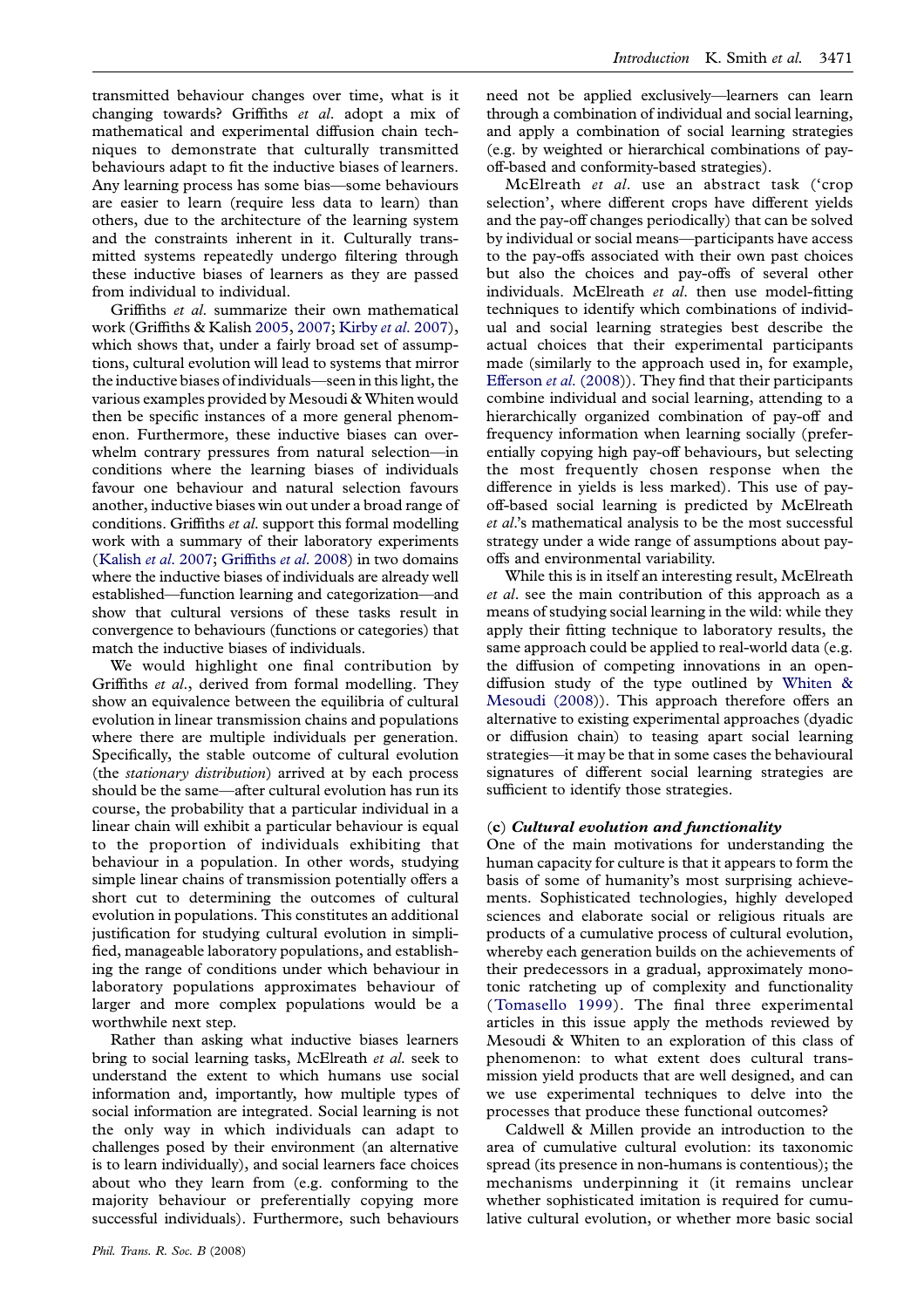learning mechanisms will suffice); and the types of outcomes it yields (e.g. whether cumulative cultural evolution can deliver behaviours that are universal cross-culturally). The latter is a crucial issue: crosscultural universality is often taken as a hallmark of non-cultural transmission—for example, fundamental structural similarities across diverse languages are often taken as evidence for a universal genetically specified language blueprint [\(Chomsky 1965\)](#page-6-0). Caldwell & Millen summarize their own experimental work [\(Caldwell &](#page-6-0) [Millen 2008](#page-6-0)) which uses a diffusion chain approach to explore the cumulative cultural evolution of technological artefacts. As well as demonstrating the phenomenon under laboratory conditions, they show convergent evolution across separate populations towards similar artefact designs, indicating that, under certain circumstances, cumulative cultural evolution can potentially offer a non-genetic explanation for crosscultural universals.

Flynn provides a second illustration of cultural transmission delivering improved traditions, building on previous dyadic work (e.g. [McGuigan](#page-7-0) et al. 2007) which suggests that children are prone to over-imitation—they copy both task-relevant and task-irrelevant (and therefore non- or a-functional) behaviours. Flynn presents infants (aged 2–3 years) with a box-opening ('artificial fruit') task. Diffusion chains are initialized with a mix of relevant (directed to retrieving a sticker from the box) and irrelevant (not contributing to releasing the sticker) behaviours. While task-relevant actions are faithfully transmitted down multiple generations of these chains, irrelevant actions are rapidly filtered from the populations' behavioural repertoire. The culturally transmitted patterns of behaviour in these populations therefore become more efficient over transmission events, in line with the notion of cumulative cultural evolution.

Finally, Fay et al. offer a detailed experimental evaluation of the optimality of the products of cultural evolution. They focus on graphical communication systems that are produced in an experimental paradigm (described in detail in [Garrod](#page-6-0) et al. (2007)) where adult human participants negotiate communication systems through repeatedly playing a graphical communication game similar to the parlour game Pictionary. Fay et al. contrast the graphical communication systems that emerge through two different routes: repeated interaction between a single pair of participants (isolated pair systems) and repeated interaction within a community of multiple individuals (community systems). Both isolated pairs and communities start off with iconic systems of representation (based around relatively complex drawings that resemble the concepts they refer to) and develop more streamlined symbolic communication systems (drawings become considerably simplified and abstract). This symbolization is attributable to pressure for the participants to minimize their effort in producing graphics, while still maintaining distinct symbols for distinct concepts—in this sense both isolated pair and community systems are highly functional. Fay et al. show, however, that the community systems also simultaneously optimize their trans-missibility (see Kirby et al[. \(2008\)](#page-7-0) for a related result). In communities, the ideal communicative symbol will not only be (i) economical to produce and

(ii) distinctive, but (iii) will have some residual iconicity that allows an individual who has not seen this particular symbol before to infer its meaning—this pressure does not exist in purely pair-based systems, where both participants are privy to every symbol's iconic roots. Consequently, community-evolved symbols are optimized along this third dimension and therefore (as Fay et al[. \(2008\)](#page-6-0) show) easier for naive individuals to learn.

## (d) Experimental models of cultural transmission: a summary

The experimental study of cultural transmission is a rapidly developing and coalescing field: as the articles in the body of this issue show, the processes of developing a consensus on the appropriate experimental methodologies, the overarching theoretical predictions and the key sub-topics have begun.

However, this consensus building is at an early stage and much remains to be done. Some of this outstanding work is methodological in nature. For example, while Whiten & Mesoudi are able to compare results obtained across experimental designs, little work directed explicitly at evaluating the impact of different experimental designs has been done to date (but see Whiten et al[. \(2005\),](#page-7-0) Horner et al[. \(2006\)](#page-6-0) and [Griffiths](#page-6-0) *et al.* (2008), which show that some results can be replicated with different diffusion chain designs). Furthermore, there remains little agreement on the validity of the different available methods for addressing particular questions. To take an example touched upon in this issue: while there is a general agreement that cumulative cultural evolution is an important subtopic to address, there is less agreement on the best method to explore it. While Flynn uses a linear diffusion chain to study cumulative cultural evolution, Caldwell & Millen are somewhat critical of the suitability of this experimental design for investigating this phenomenon. One of the challenges for the future is to explore more fully the methodological space and address these issues head-on—as experimentalists, we should be prepared to subject our methodologies to experimental test, in particular testing for consistency across different diffusion chain designs.

Of course, the points of dispute are not merely methodological. Again, to take an example from this issue: while some theoretical accounts of cumulative cultural evolution (e.g. [Tomasello 1999](#page-7-0)) emphasize the importance of a cultural ratchet, such that functional modifications are preserved and not lost (the ratchet prevents the evolving behaviour slipping backwards towards non-functionality), the chain-by-chain results of cultural evolution presented by [Caldwell & Millen](#page-6-0) [\(2008](#page-6-0), fig. 2 in their paper) look anything but ratcheted—performance of the evolving artefacts frequently decreases from generation to generation, although the overall trend is upwards. While this could be explained as a consequence of a slightly noisy mapping from quality of design to measured functionality in this particular experiment (even the best designed spaghetti tower will collapse if constructed from substandard ingredients), this explanation works less well in the case of highly non-functional innovations in Flynn's diffusion chains (while the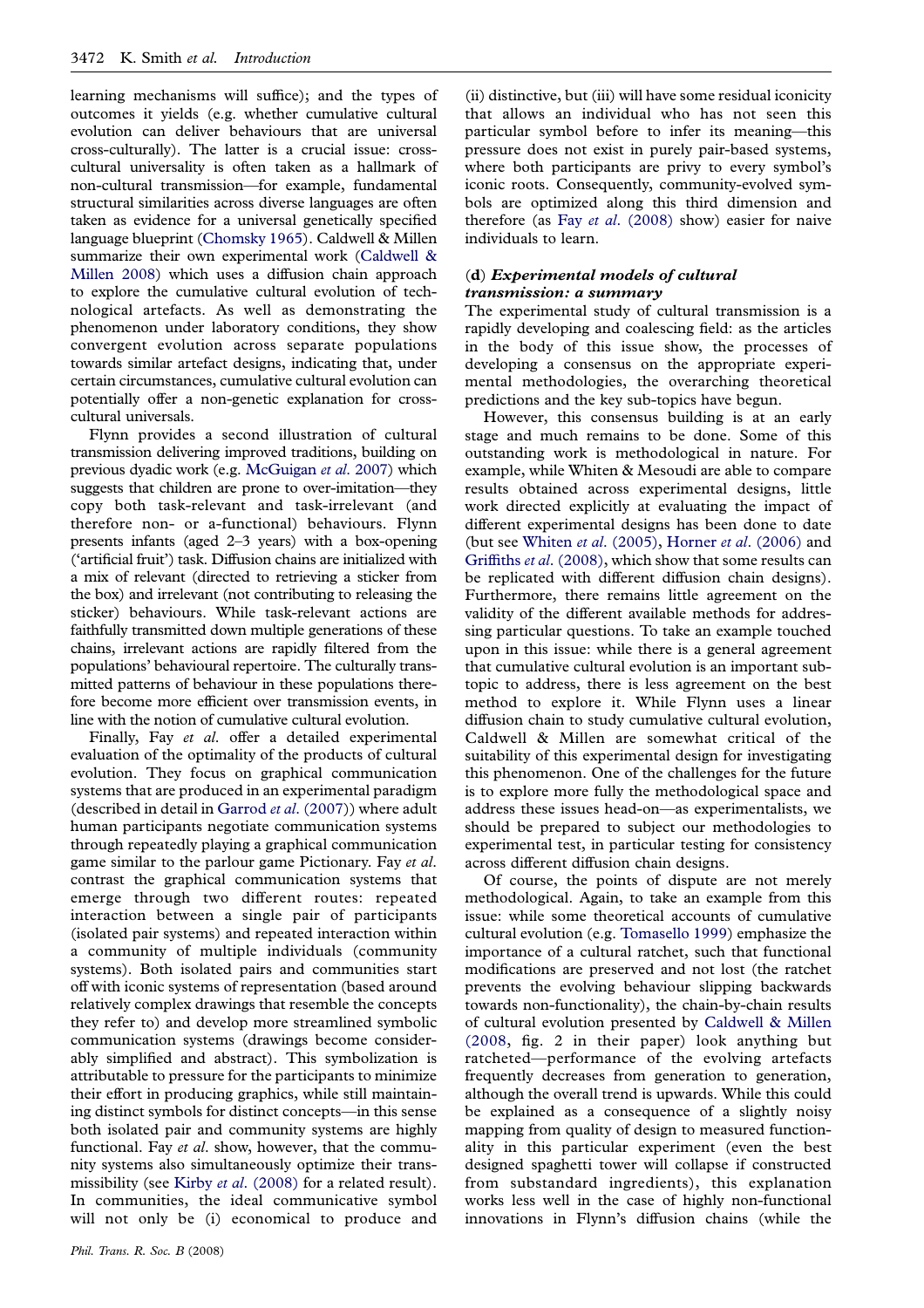general trend is to eliminate irrelevant actions, one child introduced multiple unnecessary movements of the box door). Ideally, these kinds of experimental phenomenon should be fed back into a refined theory (in this case, can our theory tolerate a slippy ratchet?), generating new predictions to be tested experimentally (e.g. how slippy can the ratchet be if we are still to see cumulative cultural evolution in the laboratory?), and perhaps touching upon the sort of methodological questions outlined above (e.g. do certain transmission dynamics, such as linearity, lead to less of a ratchet effect and reduced cumulativity?).

# 3. THE RELATIONSHIP BETWEEN GENES AND CULTURE

The final three articles in this issue move beyond the experimental study of cultural transmission to consider the wider issue of how cultural evolution interacts with that other source of adaptive behaviour in the natural world, biological evolution. The deeply cultural nature of human cognition must ultimately be rooted in our biology: it has, for example, been attributed to uniquely human social learning mechanisms (e.g. [Tomasello](#page-7-0) [\(1999\)](#page-7-0) and discussion in the paper by [Whiten &](#page-7-0) [Mesoudi \(2008\)](#page-7-0) and references therein). Culture also influences biology: for example, it is often argued that our cognitive capacities have been massively adapted to work in conjunction with the human cultural inheritance [\(Sperber 1996](#page-7-0)). Furthermore, culture provides a second inheritance system for human behaviour [\(Boyd & Richerson 1985;](#page-6-0) [Whiten 2005](#page-7-0); [Mesoudi](#page-7-0) et al. [2006](#page-7-0)b). The appearance of design in human behaviour therefore has at least two possible causes, biological or cultural evolution, and explaining the origins of complex and adaptive human behaviours requires us to understand which inheritance systems carry and shape which behaviours, as well as understanding how these two inheritance systems interact.

The articles in this section address these issues of interactions between biology and culture. Furthermore, all three are explicitly concerned with addressing the relationship between explanations of human behaviour involving cultural evolution and the popular Evolutionary Psychology approach (henceforth EP; e.g. [Cosmides & Tooby 1987;](#page-6-0) [Pinker 1997\)](#page-7-0). Unlike cultural accounts, the EP school of thought is widespread in the psychological community and, indeed, in the popular consciousness. As such, pinning down the relationship between cultural and EP accounts is an important issue for proponents of cultural or coevolutionary explanations of human behaviour, both on a practical level (to assist in the promulgation of these theories) and from a scientific standpoint (to determine which theory has greater explanatory power).

The classic EP account sees human behaviour as governed by a set of hard-wired, task-specific mental modules evolved to deal with specific ecological challenges posed by the ancestral human environment. As pointed out by Wheeler & Clark in their contribution here, the EP explanatory approach seems fundamentally at odds with two alternative and powerful explanations of human behaviour: cultural evolution and embodied cognition. Cultural evolutionary accounts allow for a role for extra-genetic transmission and adaptation. Embodied accounts of cognition emphasize the reciprocal relationship between an organism and its environment, such that the environment is exploited to reduce the cognitive burden on the brain and structure in the environment in turn impacts on the way in which the brain seeks to solve problems. Both emphasize the capacity for non-genetic factors to influence behaviour and highlight the self-constructing and bootstrapping nature of an organism's or population's interaction with its environment.

Wheeler & Clark argue that this apparent incompatibility between EP, embodied cognition and culture can be resolved by a more nuanced view of how an evolved mental module might interact with its (self- and culturally constructed) environment. For example, the initial disposition of the cognitive system (potentially a component of our evolved mind) interacts with the environment (which may be constructed and exploited by the individual and/or their cultural predecessors) via an incremental bootstrapping process, such that the brain develops along the route primed by the genes but shaped through interaction with the environment. Under the most extreme interactionist version of this argument 'what is special about human brains... may be precisely their ability (...) to enter into deep, complex and ultimately architecture-determining relationships with an openended variety of culturally transmitted practices, endowments, and non-biological constructs, props and aids' ([Wheeler & Clark 2008\)](#page-7-0). At the other end of the spectrum lies something resembling the classic EP position, where interaction with the environment is downplayed. Wheeler & Clark see the challenge facing an integrated, embodied cultural EP as identifying where on this spectrum from heavy genetic influence to emergent mind each aspect of human cognition resides.

Laland offers three case studies on the intimate coevolutionary relationship between culture and genes in shaping human behaviour. While adopting a far less conciliatory tone towards EP, [Laland's \(2008\)](#page-7-0) conclusion is broadly similar to that of Wheeler & Clark: 'human minds and human environments have engaged in a long-standing, intimate exchange of information. leaving each beautifully fashioned in the other's image'.

[Laland](#page-7-0)'s first case study (Laland et al. 1995) deals with explaining variation in handedness in human populations. While purely genetic accounts of handedness are highly influential, Laland shows that the best fit to the observed data on human handedness is obtained by a model where genes and culture (in the form of parental shaping of offspring handedness) interact: no purely genetic account fits the data on heritability and cross-cultural variation. In other words, EP-style accounts that ignore cultural influences on behaviour (such as handedness) risk falling at the first hurdle of explaining observed human behaviour.

The second and third case studies deal with situations where culturally transmitted traits (mate preferences in the second case study and nicheconstructing capacity in the third) impact on or change the course of biological evolution. Preferences for sexual partners (one of the core areas of EP; e.g. [Buss](#page-6-0) [1994](#page-6-0); [Miller 2001](#page-7-0)) can be influenced by the observed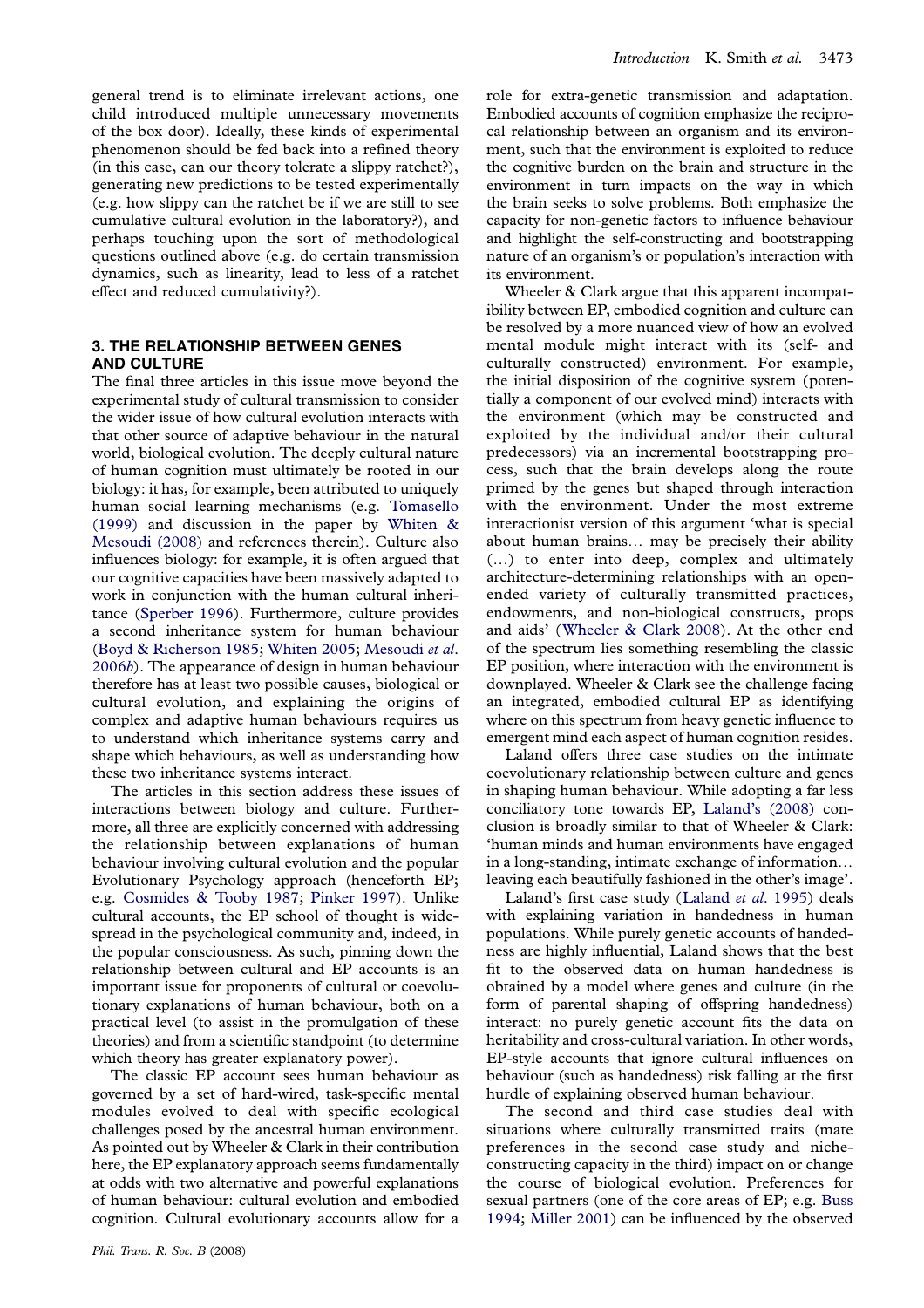preferences of others (Jones et al[. 2007](#page-6-0)), and [Laland's](#page-7-0) [\(1994\)](#page-7-0) formal modelling work shows that such socially learned mate preferences can generate selection acting on biological evolution that takes the preferred trait to fixation in the opposite sex. Culturally transmitted niche-constructing behaviours can generate selection pressures that drive evolution in directions differing from those that would be favoured by the unmodified environment (Laland et al[. 2001](#page-7-0)), suggesting that heavy niche constructors (such as humans) should be less responsive to selection pressures arising from changes in the environment, because they can modify that environment to attenuate those pressures. As Laland points out, this is at odds with the tenet of EP that humans are operating with a set of mental modules adapted for our ancestral environment and possibly maladapted to our current environment—to a large extent, we construct our environment to suit ourselves.

The final article by [Smith & Kirby \(2008\)](#page-7-0) similarly tackles gene–culture interactions and the EP approach to explaining human behaviour, with a specific focus on language. Language underpins many culturally transmitted human behaviours, but is itself a culturally transmitted system: we learn the language we hear around us as we grow up. Despite this fairly obvious contribution from culture, explanations of language design (why does human language have the particular characteristics it does?) have typically been biological rather than cultural: following the classic EP model, the argument is that language looks the way it does because the mental module dedicated to language, the language faculty, evolved to build in those features, primarily because they are useful for communication (e.g. [Pinker & Bloom 1990](#page-7-0)).

Smith & Kirby argue against the necessity of this strong EP position on language in two ways. First, they review a body of computational work, developed over the past 10 years, which shows that cultural evolution can explain certain aspects of language design. Specifically, a language, like any other cultural system, can only survive repeated transmission if it can be reliably learned, and certain design features of language can be seen as cultural adaptations to these learnability constraints. Second, they show that cultural transmission has the potential to fundamentally alter the sorts of language faculty that natural selection favours—under certain scenarios, selection acting on the language faculty pushes evolution into regions of design space where the language faculty only weakly constrains the structure of language. In other words, not only does cultural evolution potentially offer an alternative explanation for some aspects of language design, but it also potentially changes the extent to which biological evolutionary accounts work at all.

#### (a) Genes and culture: a summary

The significance of gene–culture coevolutionary theory has not to date been widely grasped in the section of the research community for whom it is most relevant: psychologists concerned with evolutionary explanations of human behaviour. The more reductionist explanations of EP, focusing on biology to the exclusion of culture, hold sway in the broader consciousness, and the final three articles in this section all represent attempts to remedy this lack of penetration, by either suggesting a synthesis ([Wheeler & Clark 2008\)](#page-7-0) or attacking the foundations of EP ([Laland 2008;](#page-7-0) [Smith &](#page-7-0) [Kirby 2008](#page-7-0)). Of course, taking cultural transmission seriously does not offer instant insights into the causes of human behaviour—as highlighted by [Laland \(2008\)](#page-7-0) and [Wheeler & Clark \(2008\),](#page-7-0) the relationship between environment, genes and culture is rather intricate and requires us to probe deeper into how we think the various component parts of the theory work and how the component parts interact. These are tough questions and as such lack some of the appeal of clean EP explanations for human behaviour. The challenge, as met in Laland's handedness case study, is to show that coevolutionary theories provide a better fit to observed human behaviour.

#### 4. LOOKING AHEAD

As the articles gathered in this issue show, understanding cultural transmission is key to understanding human behaviour. Many aspects of human behaviour are influenced by social learning, including some of the features that are often taken to differentiate humans from other animals (e.g. complex technologies or language), and purely biological explanations for the evolution of such behaviours, as offered by EP, are therefore deeply problematic. The explosion of interest in the experimental study of social learning and cultural transmission provides a promising and powerful tool for understanding the relationship between cognition and cultural evolution, bridging the gap between theoretical and observational approaches.

One of our goals in editing this theme issue was to provide a snapshot of the state of the field as it currently stands, as a useful reference for researchers already working in this area and a starting point for newcomers. Another was to help drive the field forward, not least by providing such a starting point. Given this second goal, it seems only fair that we should provide some personal thoughts on what we see as the potential near future of the field.

We have already offered some suggestions in the summary sections above on possible lines of development, including: more systematic exploration of the diffusion chain methodology (e.g. wider use of the methods summarized by Whiten & Mesoudi and explicit testing for convergence of results across experimental designs, greater coverage of species and social learning tasks); improving interaction between theoretical and experimental results; following Laland's lead in challenging EP on conceptual and explanatory grounds. We would highlight one further overarching objective here, which recurs throughout the articles in this issue: the desirability of a tighter coupling between the three tools of theoretical model, experimental model and real-world data.

Several of the articles here explicitly address this triumvirate of approaches. McElreath et al. provide a method for linking mathematical models (both evolutionary and behavioural) to real behaviour, albeit in the laboratory, and argue that this same technique can be extended further, to explore and explain cultural behaviour in the real world. Griffiths et al. similarly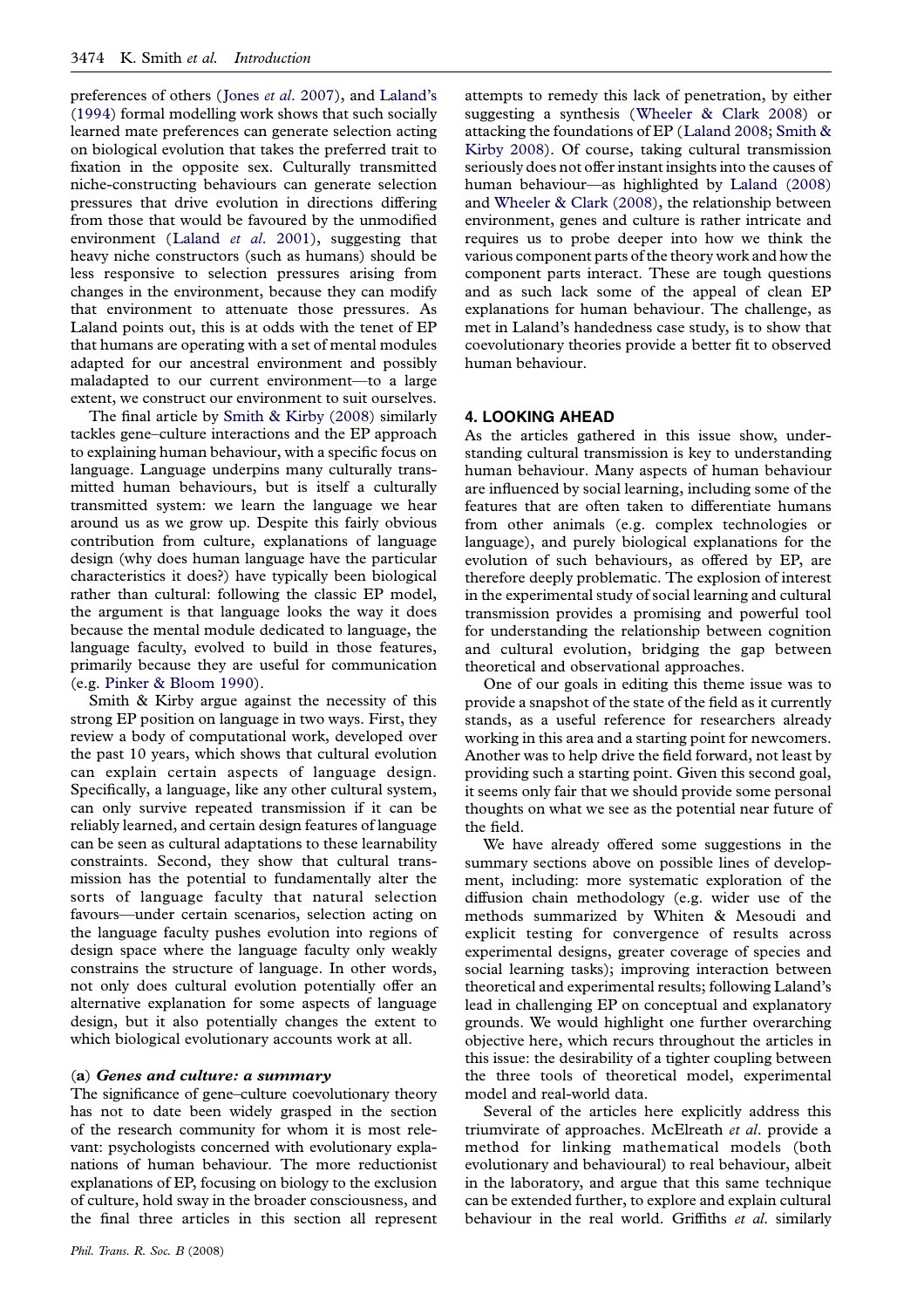<span id="page-6-0"></span>provide integrated formal and experimental models (based at present around linear diffusion chains, although other forms of transmission could be explored), and some suggestions regarding the realworld cultural phenomena these models relate to. Working from the other end, Whiten & Mesoudi suggest that the divide between real-world and laboratory studies of cultural evolution could be bridged by running experimental techniques in the field. In the ideal world, all these techniques might be brought to bear on a given cultural behaviour of interest. For example, we might first identify the phenomenology of a real-world human behaviour which we expect involves social learning. Formal models of possible social learning strategies or inductive biases that aim to explain that behaviour would be fitted to the real-world behaviour, providing an indication of which sort of social learning strategy or bias best describes that phenomenon. Moving to experimental approaches, laboratory analogues and field experiments could provide an opportunity to examine model predictions, and therefore both potentially falsify models and also unveil added levels of detail on the social learning processes underpinning the behaviour of interest. Finally, further cultural or acultural experiments could be used to tease apart the fine details of the social learning mechanisms, before we return to the real world to establish whether the predictions of the newly developed model are consistent with the details of the real-world behaviour.

Taking this kind of multi-pronged approach to explaining human behaviour is of course extremely challenging, not least because it requires a research team with a detailed grasp of the real-world behaviour of interest, familiarity with a range of experimental methodologies and access to sophisticated mathematical modelling techniques. While we are much more interested in getting on with doing the work than agonizing over frameworks and terminology, it is a truism that one of the barriers to this kind of interdisciplinary research is the absence of common expectations and terminology. At the very least, we hope that this issue will provide the foundations for the shared vocabulary and body of knowledge required by this approach to explaining the role of cultural transmission in shaping human behaviour.

This volume arose from a seminar on 'Formal and experimental models of cultural evolution', held in April 2007, hosted by the University of Edinburgh and funded by an Economic and Social Research Council Research Seminar Series Award held by Kenny Smith and Andrew Whiten. Preparation of this article was supported by grants 0704034 and 0544705 from the US National Science Foundation (to T.L.G. and M.L.K., respectively) and by a Discovery Project grant from the Australian Research council to S.L. and Nic Fay.

#### **REFERENCES**

- Bandura, A. 1977 Social learning theory. Oxford, UK: Prentice-Hall.
- Bartlett, F. C. 1932 Remembering. Oxford, UK: Macmillan.
- Boyd, R. & Richerson, P. J. 1985 Culture and the evolutionary process. Chicago, IL: University of Chicago Press.
- Buss, D. M. 1994 The evolution of desire: strategies of human mating. New York, NY: Basic Books.
- Caldwell, C. A. & Millen, A. E. 2008 Experimental models for testing hypotheses about cumulative cultural evolution. Evol. Hum. Behav. 29, 165-171. ([doi:10.](http://dx.doi.org/doi:10.1016/j.evolhumbehav.2007.12.001) [1016/j.evolhumbehav.2007.12.001\)](http://dx.doi.org/doi:10.1016/j.evolhumbehav.2007.12.001)
- Caldwell, C. A. & Millen, A. E. 2008 Studying cumulative cultural evolution in the laboratory. Phil. Trans. R. Soc. B 363, 3529–3539. [\(doi:10.1098/rstb.2008.0133\)](http://dx.doi.org/doi:10.1098/rstb.2008.0133)
- Cavalli-Sforza, L. L. & Feldman, M. W. 1981 Cultural transmission and evolution. Princeton, NJ: Princeton University Press.
- Chomsky, N. 1965 Aspects of the theory of syntax. Cambridge, MA: MIT Press.
- Cosmides, L. & Tooby, J. 1987 From evolution to behavior: evolutionary psychology as the missing link. In The latest on the best: essays on evolution and optimality (ed. J. Dupre), pp. 227–306. Cambridge, MA: MIT Press.
- Darwin, C. 1879/2004 The descent of man. London, UK: Penguin.
- Durham, W. H. 1991 Coevolution: genes, culture and human diversity. Stanford, CA: Stanford University Press.
- Efferson, C., Lalive, R., Richerson, P. J., McElreath, R. & Lubell, M. 2008 Conformists and mavericks: the empirics of frequency-dependent cultural transmission. Evol. Hum. Behav. 29, 56–64. ([doi:10.1016/j.evolhum](http://dx.doi.org/doi:10.1016/j.evolhumbehav.2007.08.003)[behav.2007.08.003](http://dx.doi.org/doi:10.1016/j.evolhumbehav.2007.08.003))
- Fay, N., Garrod, S. & Roberts, L. 2008 The fitness and functionality of culturally evolved communication systems. Phil. Trans. R. Soc. B 363, 3553–3561. ([doi:10.](http://dx.doi.org/doi:10.1098/rstb.2008.0130) [1098/rstb.2008.0130](http://dx.doi.org/doi:10.1098/rstb.2008.0130))
- Flynn, E. 2008 Investigating children as cultural magnets: do young children transmit redundant information along diffusion chains? Phil. Trans. R. Soc. B 363, 3541–3551. ([doi:10.1098/rstb.2008.0136](http://dx.doi.org/doi:10.1098/rstb.2008.0136))
- Garrod, S., Fay, N., Lee, J., Oberlander, J. & MacLeod, T. 2007 Foundations of representation: where might graphical symbol systems come from? Cogn. Sci. 31, 961–987. ([doi:10.1080/03640210701703659\)](http://dx.doi.org/doi:10.1080/03640210701703659)
- Griffiths, T. L. & Kalish, M. L. 2005 A Bayesian view of language evolution by iterated learning. In Proc. 27th Annual Conf. of the Cognitive Science Society (eds B. G. Bara, L. Barsalou & M. Bucciarelli), pp. 827–832. Mahwah, NJ: Erlbaum.
- Griffiths, T. L. & Kalish, M. L. 2007 A Bayesian view of language evolution by iterated learning. Cogn. Sci. 31, 441–480.
- Griffiths, T. L., Christian, B. R. & Kalish, M. L. 2008 Using category structures to test iterated learning as a method for identifying inductive biases. Cogn. Sci. 32, 68-107. ([doi:10.1080/03640210701801974\)](http://dx.doi.org/doi:10.1080/03640210701801974)
- Griffiths, T. L., Kalish, M. L. & Lewandowsky, S. 2008 Theoretical and empirical evidence for the impact of inductive biases on cultural evolution. Phil. Trans. R. Soc. B 363, 3503–3514. [\(doi:10.1098/rstb.2008.0146\)](http://dx.doi.org/doi:10.1098/rstb.2008.0146)
- Horner, V., Whiten, A., Flynn, E. & de Waal, F. B. M. 2006 Faithful replication of foraging techniques along cultural transmission chains by chimpanzees and children. Proc. Natl Acad. Sci. USA 103, 13 878–13 883. ([doi:10.1073/](http://dx.doi.org/doi:10.1073/pnas.0606015103) [pnas.0606015103](http://dx.doi.org/doi:10.1073/pnas.0606015103))
- Jones, B. C., DeBruine, L. M., Little, A. C., Burriss, R. P. & Feinberg, D. R. 2007 Social transmission of face preferences among humans. Proc. R. Soc. B 274, 899–903. [\(doi:10.1098/rspb.2006.0205\)](http://dx.doi.org/doi:10.1098/rspb.2006.0205)
- Kalish, M. L., Griffiths, T. L. & Lewandowsky, S. 2007 Iterated learning: intergenerational knowledge transmission reveals inductive biases. Psychon. Bull. Rev. 14, 288–294.
- Kirby, S., Dowman, M. & Griffiths, T. L. 2007 Innateness and culture in the evolution of language. Proc. Natl Acad. Sci. USA 104, 5241-5245. [\(doi:10.1073/pnas.06082](http://dx.doi.org/doi:10.1073/pnas.0608222104) [22104](http://dx.doi.org/doi:10.1073/pnas.0608222104))